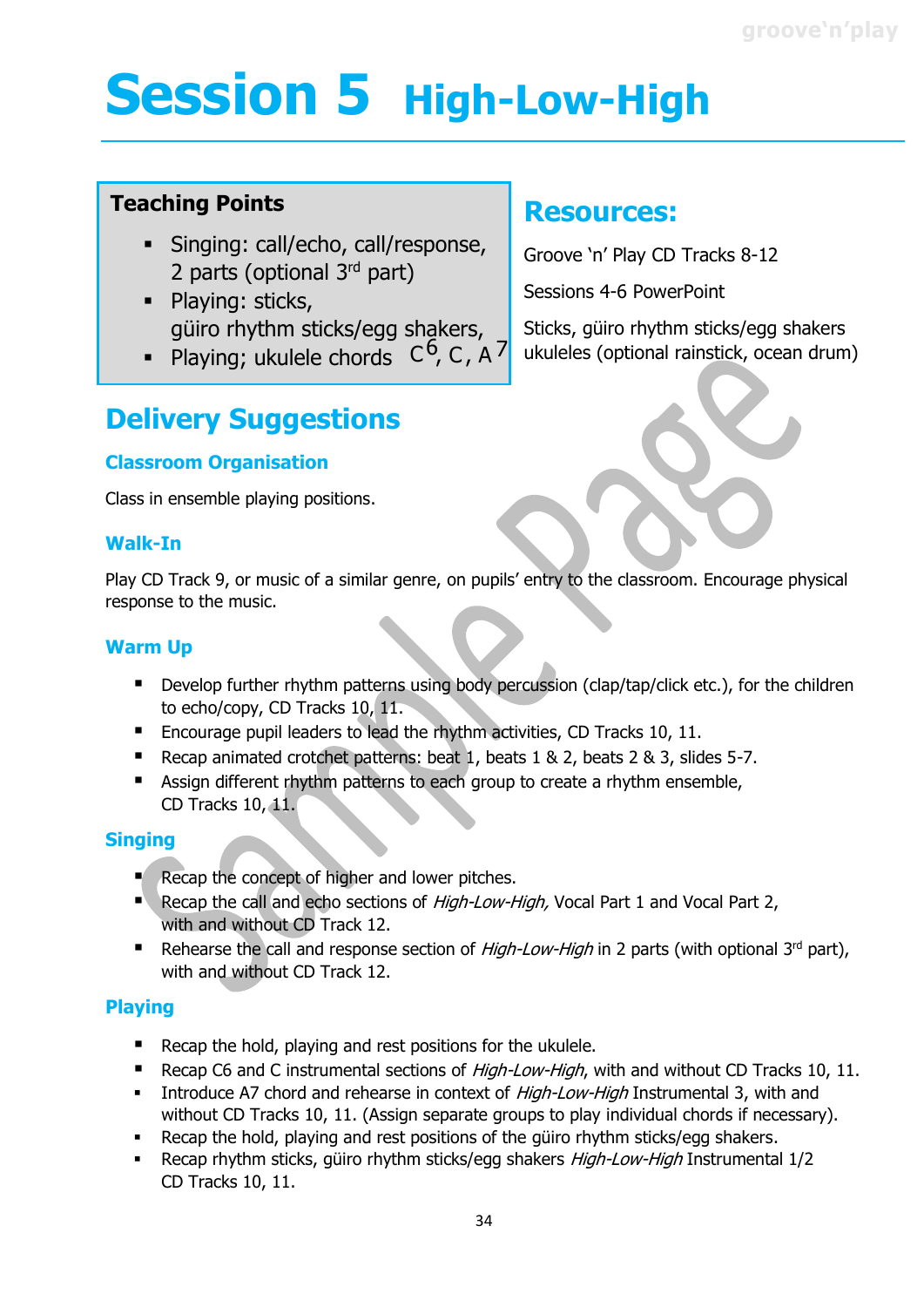# **Session 5 High-Low-High**

- **■** Introduce quaver rhythm pattern for sticks, güiro rhythm sticks/egg shakers,
- Rehearse *High-Low-High* Instrumental 3 (ukuleles and all percussion) CD Tracks 10, 11.

#### **Singing and Playing**

**EXECTED FIGH-LOW-High incorporating all vocal and instrumental sections, CD Track 8.** 

#### **Top Tips**

**Ensure all activities are musically engaging.**

**Rehearse vocal lines separately to aid tuning then put the parts together.**

**Identify and encourage pupils to model the correct rhythmic and melodic lines.**

**Develop the role of group leaders.**

**Allocate guided practice time.**